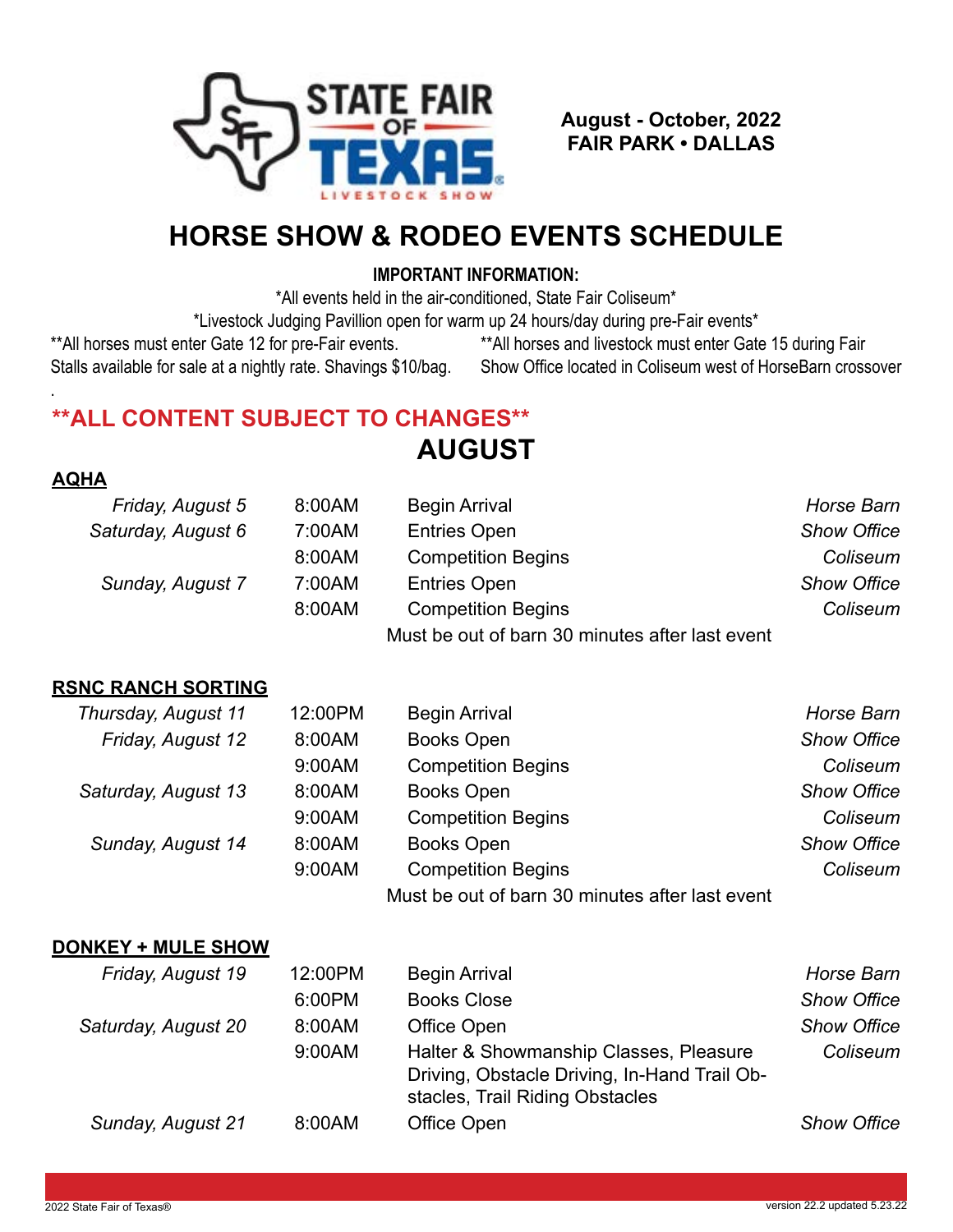| DONKEY + MULE SHOW, continued   |                |                                                                                                                                      |                    |
|---------------------------------|----------------|--------------------------------------------------------------------------------------------------------------------------------------|--------------------|
| Sunday, August 21               | 9:00AM         | Western Pleasure, Mulemanship,<br>Donkeymanship, In-Hand Timed Events,<br><b>Riding Timed Events, Driving Timed</b><br><b>Events</b> | Coliseum           |
|                                 |                | Must be out of barn by 6:00PM or 30 minutes after last event                                                                         |                    |
| <b>WOMEN'S BREAKAWAY ROPING</b> |                |                                                                                                                                      |                    |
| Friday, August 26               | 5:00PM         | <b>Barn Open</b>                                                                                                                     | <b>Horse Barn</b>  |
| Saturday, August 27             | 7:00AM         | <b>Books Open</b>                                                                                                                    | <b>Show Office</b> |
|                                 | 9:00AM         | <b>Competition Begins</b>                                                                                                            | Coliseum           |
| <b>BARREL RACE</b>              |                |                                                                                                                                      |                    |
| Sunday, August 28               | 7:00AM         | <b>Books Open</b>                                                                                                                    | <b>Show Office</b> |
|                                 | 8:00AM-11:00AM | <b>Exhibition Runs</b>                                                                                                               | Coliseum           |
|                                 | 12:00PM        | <b>Competition Begins</b>                                                                                                            | Coliseum           |
|                                 |                | Must be out of barn 30 minutes after last event                                                                                      |                    |
|                                 |                | <b>SEPTEMBER</b>                                                                                                                     |                    |
| <b>YOUTH RODEO</b>              |                |                                                                                                                                      |                    |
| Thursday, September 1           | 5:00PM         | <b>Barn Open</b>                                                                                                                     | <b>Horse Barn</b>  |
| Friday, September 2             | 7:00AM         | <b>Books Open</b>                                                                                                                    | <b>Show Office</b> |
|                                 | 8:00AM         | <b>Competition Begins</b>                                                                                                            | Coliseum           |
|                                 |                | Must be out of barn 30 minutes after last event                                                                                      |                    |
| <b>ARABIAN SHOW</b>             |                |                                                                                                                                      |                    |
| Saturday, September 3           | 10:00AM        | <b>Begin Arrival</b>                                                                                                                 | <b>Horse Barn</b>  |
| Sunday, September 4             | 8:00AM         | <b>Entries Open</b>                                                                                                                  | <b>Show Office</b> |

*Monday, September 5* 8:00AM Entries Open *Show Office*

*Friday, September 9* 9:00AM Books Open *Show Office*

*Saturday, September 10* 7:30AM Books Open *Show Office*

*Sunday, September 11* 7:30AM Books Open *Show Office Sunday, September 11* 9:00AM Rope *Coliseum*

Classes

9:00AM Halter, English & Western Performance

9:00AM English & Western Performance Classes *Coliseum*

Must be out of barn by 6:00PM or 30 minutes after last event

11:00AM Rope *Coliseum*

9:00AM Rope *Coliseum*

Must be out of barn by 6:00PM or 30 minutes after last event

**VIP TEAM ROPING**

*Coliseum*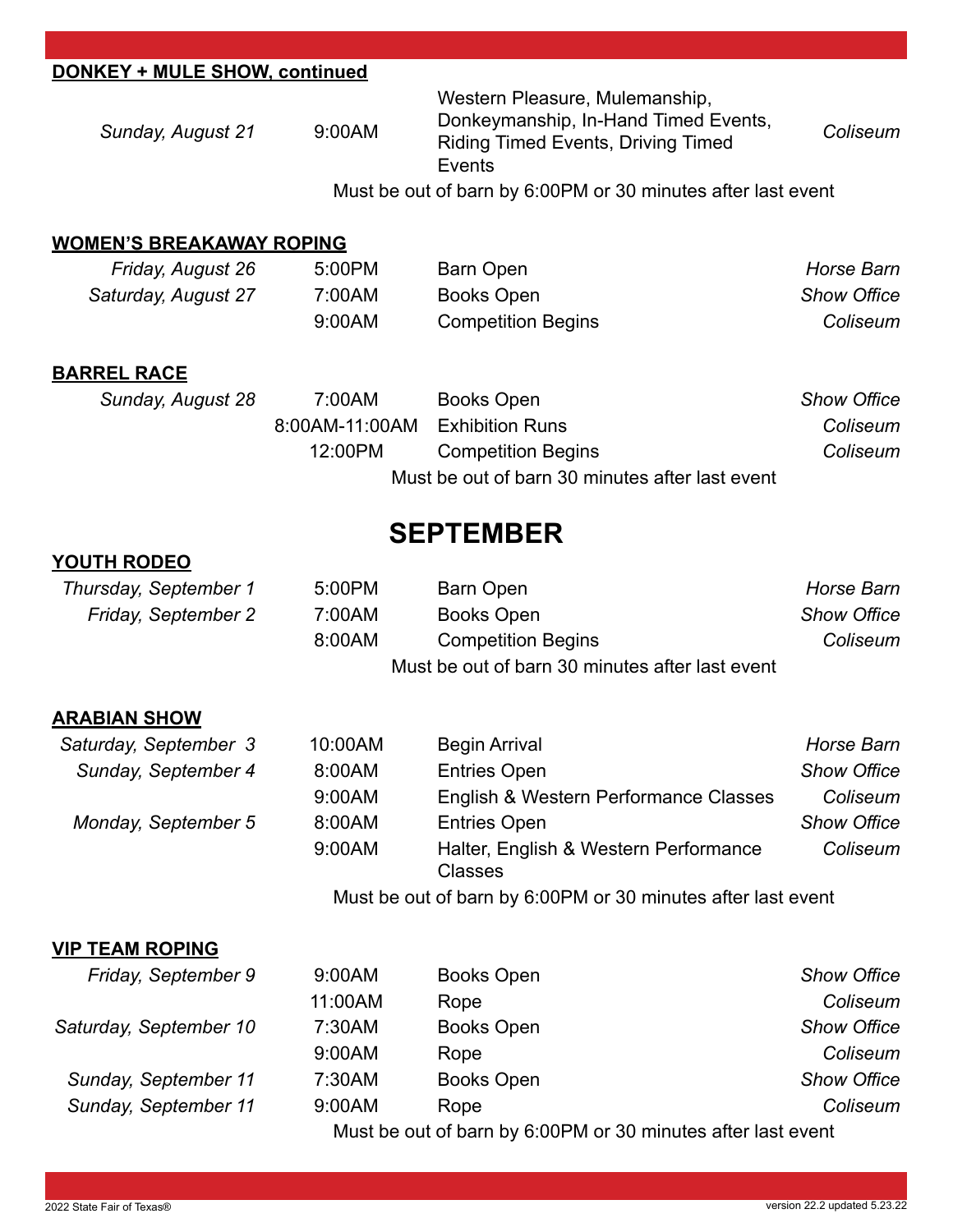# **OCTOBER ~ DURING FAIR**

### **COWBOYS OF COLOR RODEO**

| Friday, September 30        | 11:00AM         | <b>Contestant Arrival Begins</b>        | Gate 15    |
|-----------------------------|-----------------|-----------------------------------------|------------|
|                             | 11:00AM-3:00PM  | RV Lot Arrival - no animals onboard     | Gate 16    |
|                             |                 | RVs MUST be IN PLACE by 3:00PM          |            |
|                             | 11:00AM-10:00PM | <b>Complimentary Contestant Shuttle</b> | Rodeo Lot  |
|                             | 11:00AM-5:30PM  | <b>Contestant Check-In</b>              | Horse Barn |
|                             | 5:00PM          | <b>Production Meeting/Doors Open</b>    | Coliseum   |
|                             | 6:30PM          | <b>Grand Entry; Performance Begins</b>  | Coliseum   |
| Saturday, October 1         | 11:00AM         | <b>Contestant Arrival Begins</b>        | Gate 15    |
|                             | 11:00AM-3:00PM  | RV Lot Arrival - no animals onboard     | Gate 16    |
|                             |                 | RVs MUST be IN PLACE by 3:00PM          |            |
|                             | 11:00AM-10:00PM | <b>Complimentary Contestant Shuttle</b> | Rodeo Lot  |
|                             | 11:00AM-5:30PM  | <b>Contestant Check-In</b>              | Horse Barn |
|                             | 5:00PM          | <b>Production Meeting/Doors Open</b>    | Coliseum   |
|                             | 6:30PM          | <b>Grand Entry: Performance Begins</b>  | Coliseum   |
| <b>MEXICAN FIESTA RODEO</b> |                 |                                         |            |
| Sunday, October 2           | 9:00AM          | <b>Contestant Arrival Begins</b>        | Gate 15    |
|                             | 9:00AM-3:00PM   | RV Lot Arrival - no animals onboard     | Gate 16    |
|                             |                 | RVs MUST be IN PLACE by 3:00PM          |            |

|                   |               | $1.110$ moot bo <u>in the son</u> by 0.001 m    |                   |
|-------------------|---------------|-------------------------------------------------|-------------------|
|                   |               | 9:00AM-10:00PM Complimentary Contestant Shuttle | Rodeo Lot         |
|                   | 9:00AM-5:30PM | <b>Contestant Check-In</b>                      | <b>Horse Barn</b> |
|                   | 5:00PM        | <b>Production Meeting/Doors Open</b>            | Coliseum          |
|                   | 6:30PM        | <b>Grand Entry; Performance Begins</b>          | Coliseum          |
| Monday, October 3 | 10:00AM       | Must be out of RV Lot                           | Gate 16           |
|                   |               |                                                 |                   |

### **BULL BASH**

| Friday, October 7 | 1:00PM        | <b>Contestant Arrival Begins</b>        | Gate 15    |
|-------------------|---------------|-----------------------------------------|------------|
|                   | 1:00PM-9:00PM | <b>Complimentary Contestant Shuttle</b> | Rodeo Lot  |
|                   | 1:00AM-5:30PM | <b>Contestant Check-In</b>              | Horse Barn |
|                   | 5:00PM        | <b>Production Meeting/Doors Open</b>    | Coliseum   |
|                   | 6:30PM        | Performance                             | Coliseum   |

### **BULL FIGHTERS ONLY**

| Saturday, October 8 | 1:00PM        | <b>Contestant Arrival Begins</b>        | Gate 15    |
|---------------------|---------------|-----------------------------------------|------------|
|                     | 1:00PM-9:00PM | <b>Complimentary Contestant Shuttle</b> | Rodeo Lot  |
|                     | 1:00AM-5:30PM | <b>Contestant Check-In</b>              | Horse Barn |
|                     | 5:00PM        | <b>Production Meeting/Doors Open</b>    | Coliseum   |
|                     | 6:30PM        | Performance                             | Coliseum   |
|                     |               |                                         |            |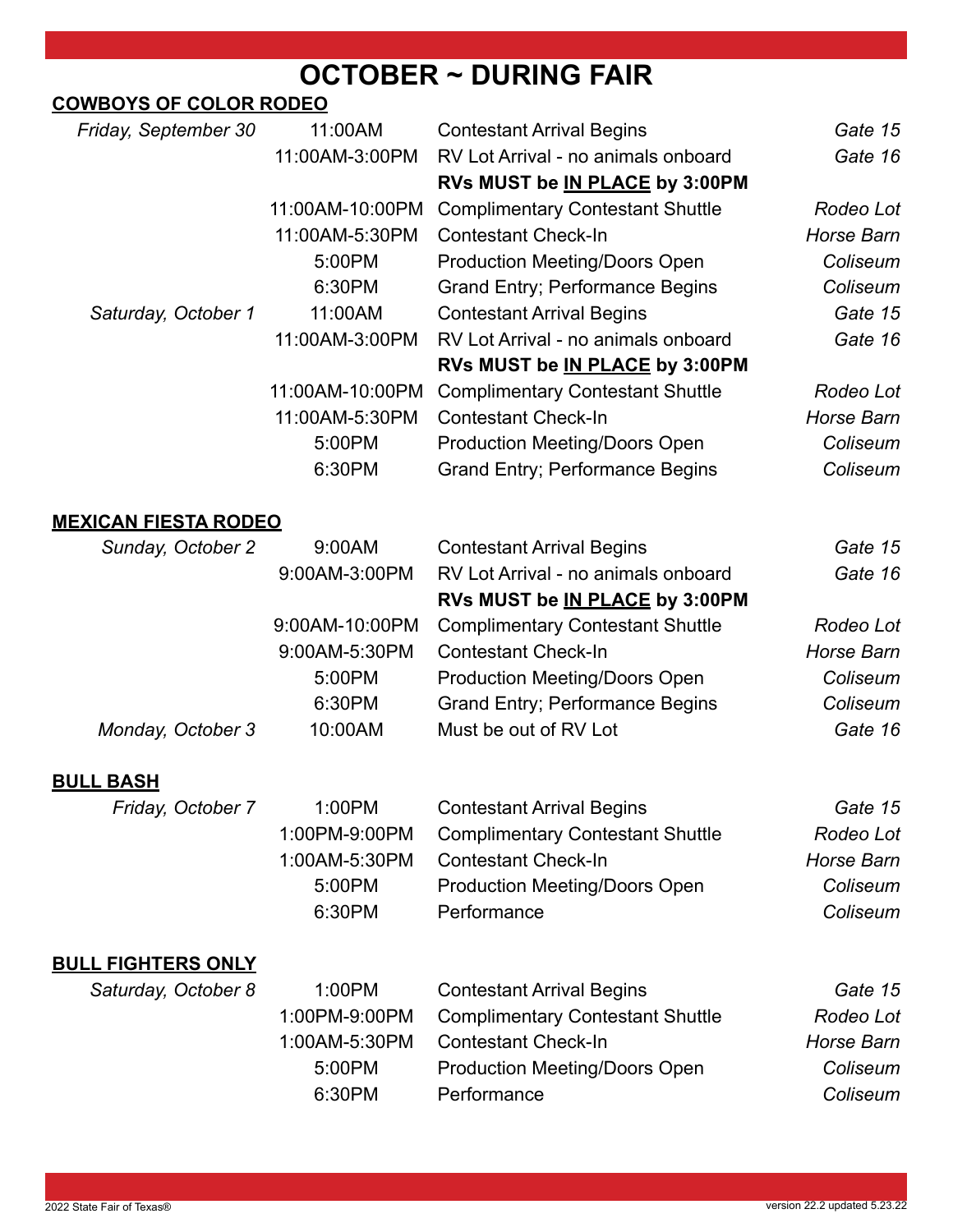### **RANCH RODEO**

| Friday, October 14   | 9:00AM         | <b>Contestant Arrival Begins</b>        | Gate 15    |
|----------------------|----------------|-----------------------------------------|------------|
|                      | 9:00AM-3:00PM  | RV Lot Arrival - no animals onboard     | Gate 16    |
|                      |                | RVs MUST be IN PLACE by 3:00PM          |            |
|                      | 9:00AM-10:00PM | <b>Complimentary Contestant Shuttle</b> | Rodeo Lot  |
|                      | 9:00AM-5:30PM  | <b>Contestant Check-In</b>              | Horse Barn |
|                      | 5:00PM         | <b>Production Meeting/Doors Open</b>    | Coliseum   |
|                      | 6:30PM         | <b>Grand Entry; Performance Begins</b>  | Coliseum   |
| Saturday, October 15 | 9:00AM         | <b>Contestant Arrival Begins</b>        | Gate 15    |
|                      | 9:00AM-3:00PM  | RV Lot Arrival - no animals onboard     | Gate 16    |
|                      |                | RVs MUST be IN PLACE by 3:00PM          |            |
|                      | 9:00AM-10:00PM | <b>Complimentary Contestant Shuttle</b> | Rodeo Lot  |
|                      | 9:00AM-5:30PM  | <b>Contestant Check-In</b>              | Horse Barn |
|                      | 5:00PM         | <b>Production Meeting/Doors Open</b>    | Coliseum   |
|                      | 6:30PM         | <b>Grand Entry; Performance Begins</b>  | Coliseum   |
| Sunday, October 16   | 10:00AM        | Must be out of RV Lot                   | Gate 16    |

### **UNITED PROFESSIONAL RODEO ASSOCIATION FINALS**

| Tuesday, October 18   | 8:00AM         | <b>Contestant Arrival Begins</b>        | Gate 15    |
|-----------------------|----------------|-----------------------------------------|------------|
|                       | 8:00AM-3:00PM  | RV Lot Arrival - no animals onboard     | Gate 16    |
|                       |                | RVs MUST be IN PLACE by 3:00PM          |            |
|                       | 8:00AM-10:00PM | <b>Complimentary Contestant Shuttle</b> | Rodeo Lot  |
|                       | 8:00AM-5:30PM  | <b>Contestant Check-In</b>              | Horse Barn |
|                       | 5:00PM         | <b>Production Meeting/Doors Open</b>    | Coliseum   |
|                       | 6:30PM         | <b>Grand Entry; Performance Begins</b>  | Coliseum   |
| Wednesday, October 19 | 8:00AM         | <b>Contestant Arrival Begins</b>        | Gate 15    |
|                       | 8:00AM-3:00PM  | RV Lot Arrival - no animals onboard     | Gate 16    |
|                       |                | RVs MUST be IN PLACE by 3:00PM          |            |
|                       | 8:00AM-10:00PM | <b>Complimentary Contestant Shuttle</b> | Rodeo Lot  |
|                       | 8:00AM-5:30PM  | <b>Contestant Check-In</b>              | Horse Barn |
|                       | 5:00PM         | <b>Production Meeting/Doors Open</b>    | Coliseum   |
|                       | 6:30PM         | <b>Grand Entry; Performance Begins</b>  | Coliseum   |
| Thursday, October 20  | 8:00AM         | <b>Contestant Arrival Begins</b>        | Gate 15    |
|                       | 8:00AM-3:00PM  | RV Lot Arrival - no animals onboard     | Gate 16    |
|                       |                | RVs MUST be IN PLACE by 3:00PM          |            |
|                       | 8:00AM-10:00PM | <b>Complimentary Contestant Shuttle</b> | Rodeo Lot  |
|                       | 8:00AM-5:30PM  | <b>Contestant Check-In</b>              | Horse Barn |
|                       | 10:00AM        | Queen's Horsemanship                    | Coliseum   |
|                       | 5:00PM         | <b>Production Meeting/Doors Open</b>    | Coliseum   |
|                       | 6:30PM         | <b>Grand Entry; Performance Begins</b>  | Coliseum   |
| Friday, October 21    | 8:00AM         | <b>Contestant Arrival Begins</b>        | Gate 15    |
|                       | 8:00AM-3:00PM  | RV Lot Arrival - no animals onboard     | Gate 16    |
|                       |                | RVs MUST be IN PLACE by 3:00PM          |            |
|                       | 8:00AM-10:00PM | <b>Complimentary Contestant Shuttle</b> | Rodeo Lot  |